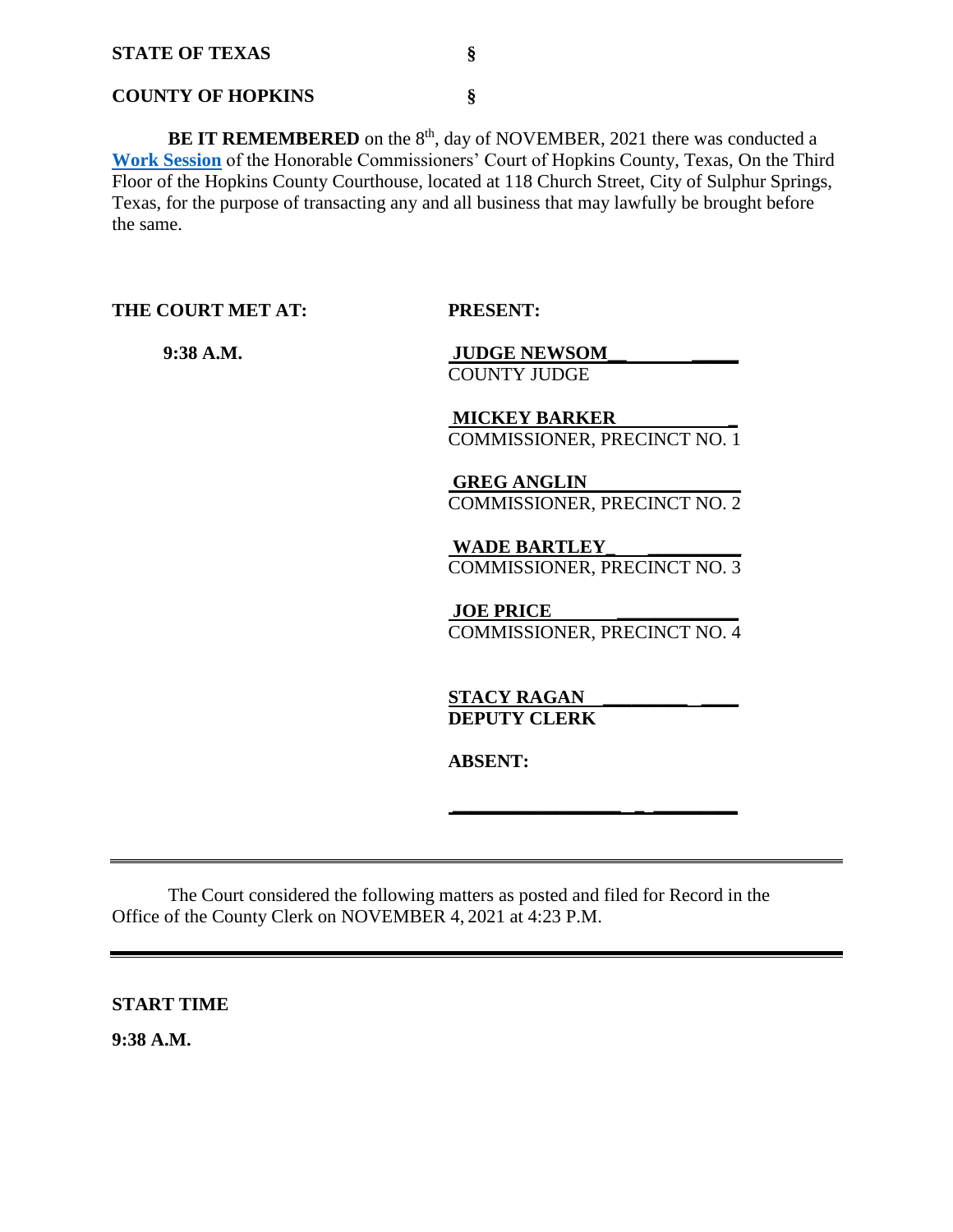# **COURT TO MEET WITH MARSHAL ENDSLEY TO DISCUSS THE COUNTY FIRE DEPARTMENT OPERATIONS, REVIEW OF REVENUE & EXPENDITURES, PROPOSED IMPROVEMENTS AND REPAIRS**

Fire Marshal Andy Endsley Discuss Fire Department Needs And Activities.

# **COURT TO MEET WITH SHERIFF LEWIS TATUM TO DISCUSS THE SHERIFF OPERATIONS, REVIEW OF REVENUE & EXPENDITURES, PROPOSED IMPROVEMENTS AND REPAIRS**

Chief Deputy Tanner Crump Discussed Needs Of The Sheriff's Office.

## **COURT TO MEET WITH COMMISSIONER BARKER TO DISCUSS WASTE MANAGEMENT TRUCKS.**

Commissioner Barker County Road Problems And Garbage Trucks Harming The Roads.

## **BUDGET WORK SESSION (S)**

**NO ACTION TAKEN**

**END TIME: 12:00 P.M.**

**MINUTES APPROVED NOVEMBER 22, 2021:**

**County Judge**

 **\_\_\_\_\_\_\_\_\_\_\_\_\_\_\_\_\_\_\_\_\_\_\_\_\_\_\_\_\_\_\_\_\_\_\_** 

**\_\_\_\_\_\_\_\_\_\_\_\_\_\_\_\_\_\_\_\_\_\_\_\_\_\_\_\_\_\_\_\_\_\_\_**